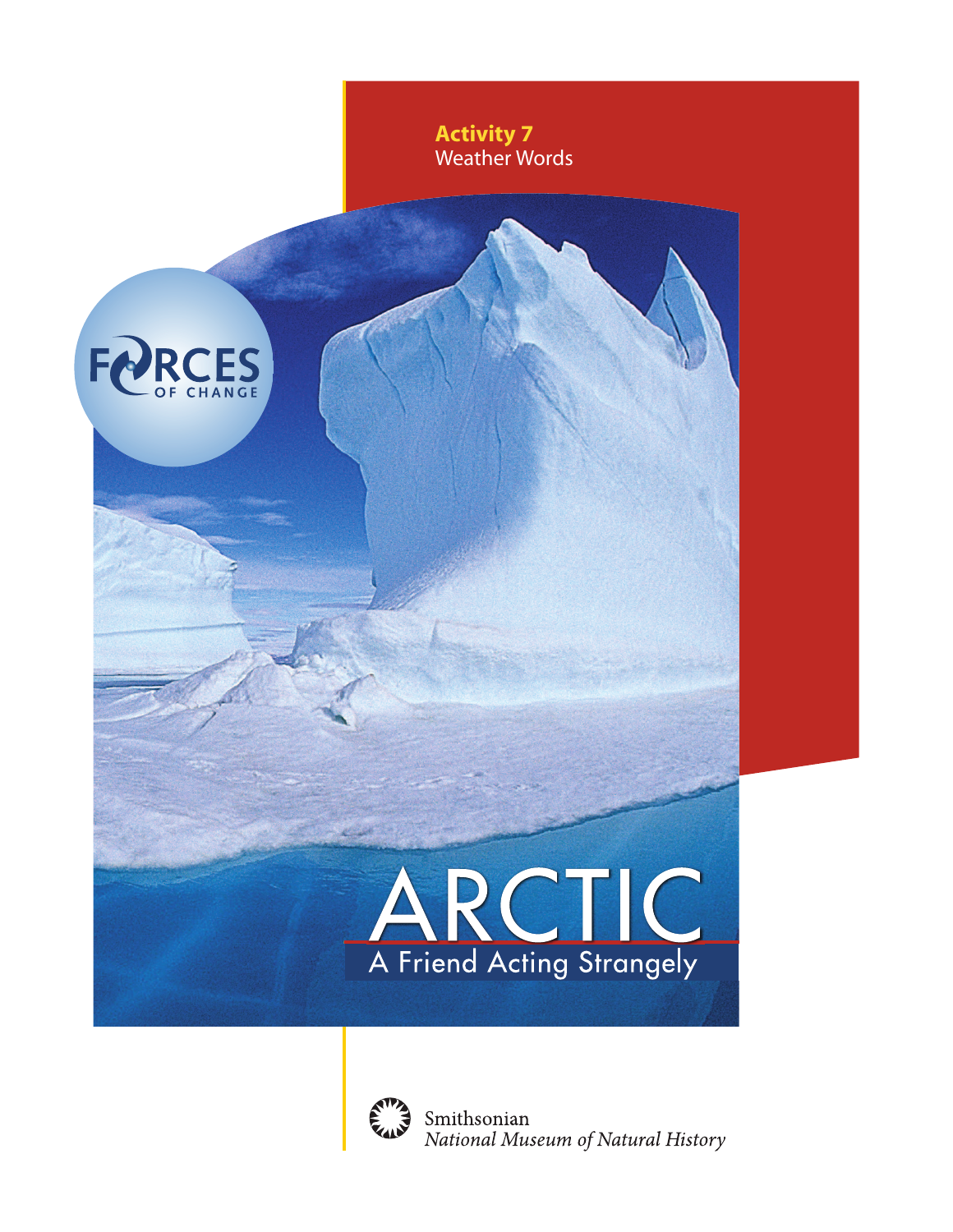# ACTIVITY 7

# **WEATHER WORDS**

HOW MANY WAYS CAN YOU SAY ICE?



**Analghu** Floating pressure ice ridge. Ice piled higher than neighboring ones. (Pressure ridges form where two pieces of sea ice push together.)



**Siingurac** Stream of dense ice carried by north or south current or pushed by low tide. Dangerous to walk on.

Illustrations by Vadin Yenan, from the Yupik "Sea Ice Dictionary"

| <b>OVERVIEW</b>                                    | <b>Stude</b>                    |
|----------------------------------------------------|---------------------------------|
| <b>SUGGESTED GRADE LEVEL</b>                       | $4 - 8$                         |
| <b>ALIGNMENT WITH</b><br><b>NATIONAL STANDARDS</b> | <b>Natio</b><br>• Abi<br>• Scie |
| <b>ESTIMATED TIME</b>                              | • On                            |
| <b>MATERIALS</b>                                   | • Acc<br>Pap                    |

tudents create word games with weather terms.

*National Science Education Standards*

- **•** Abilities necessary to do scientific inquiry
- **•** Science and technology in society
- **•** One 45-50 minute class period
- **•** Access to a library or the Internet
- **•** Paper and pen

## **BACKGROUND**

Students may have heard that the Inuit have 100 different words for snow, while English has very few. The former is not surprising because the precise description of weather conditions may mean the difference between a successful hunt, or even life or death.

But English is also richer in "weather words" than you might think. Like Arctic peoples, our language reflects the need to precisely define various weather conditions.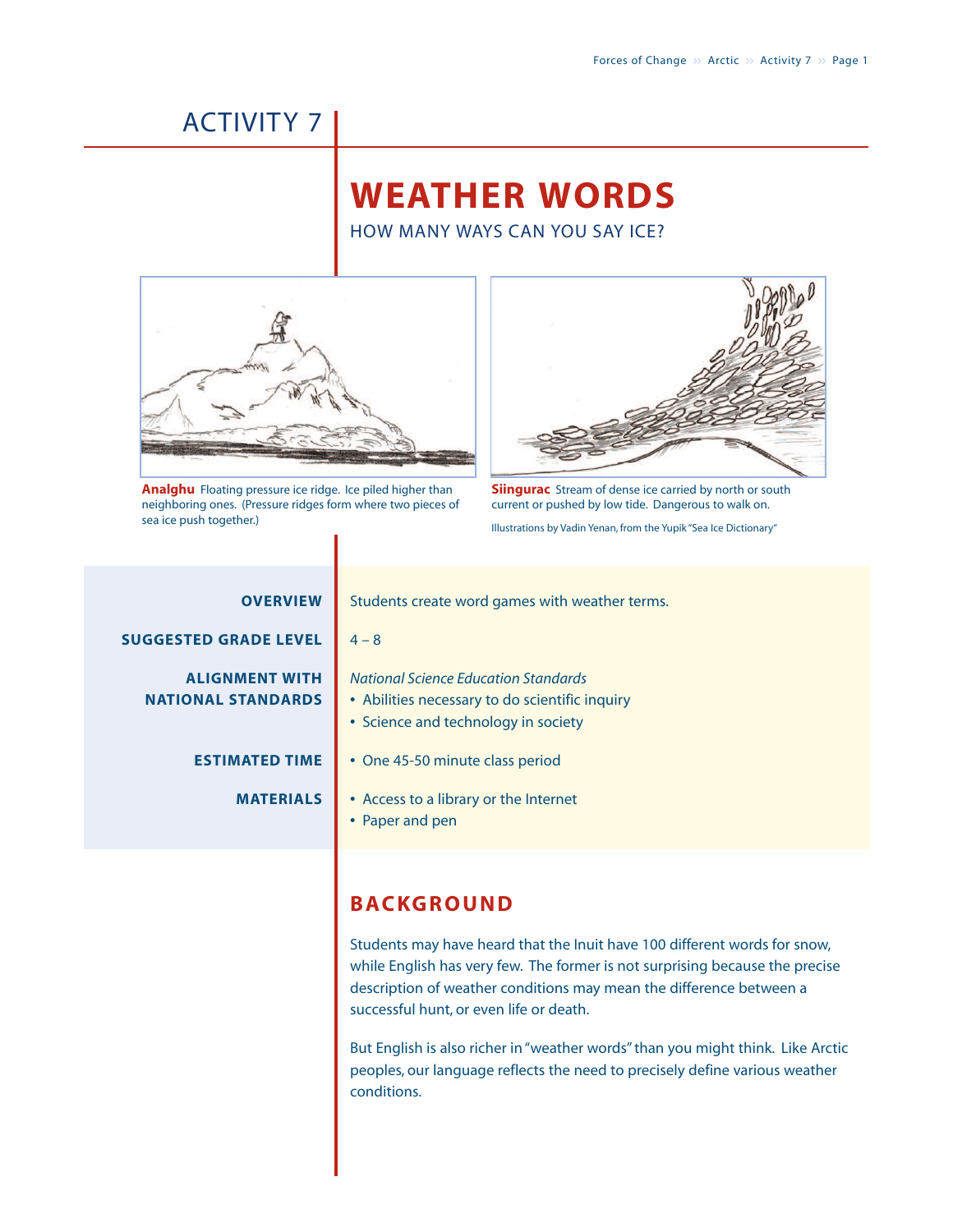## ACTIVITY 7

### **OBJECTIVES**

Students will be able to:

- **1 >** List and define five terms for precipitation.
- **2 >** Create a word game based on precipitation words.

### **PROCEDURE**

- **1 >** Ask the class how many words they can think of for precipitation—both liquid and solid. Examples might include: rain, mist, drizzle, downpour, snow, sleet, hail, fog, frost, powder snow mist, ice storm, freezing rain, blizzard, showers, hurricane, thunderstorm, cyclone, typhoon, nor'easter, monsoon, slush, flurry, sprinkle, whiteout.
- **2 >** Ask students why does English include various terms for wet weather? Why is it important to know if precipitation is hail or rain or snow?
- **3 >** Divide class into small groups.
	- Either at the library or on the Internet research terms for precipitation. List and define at least 15.
	- Create weather word games such as jumbles, word search, crossword puzzles to exchange with classmates.

### **ASSESSMENT IDEAS**

- Have students do each other's puzzles to test them out.
- Have students make a presentation to a younger class about weather words and present their easier puzzles to them to try out.

## **RESOURCES**

**http://www.weatherwizkids.com/Weather%20Words.htm**

**http://www.bom.gov.au/info/wwords/#RAIN**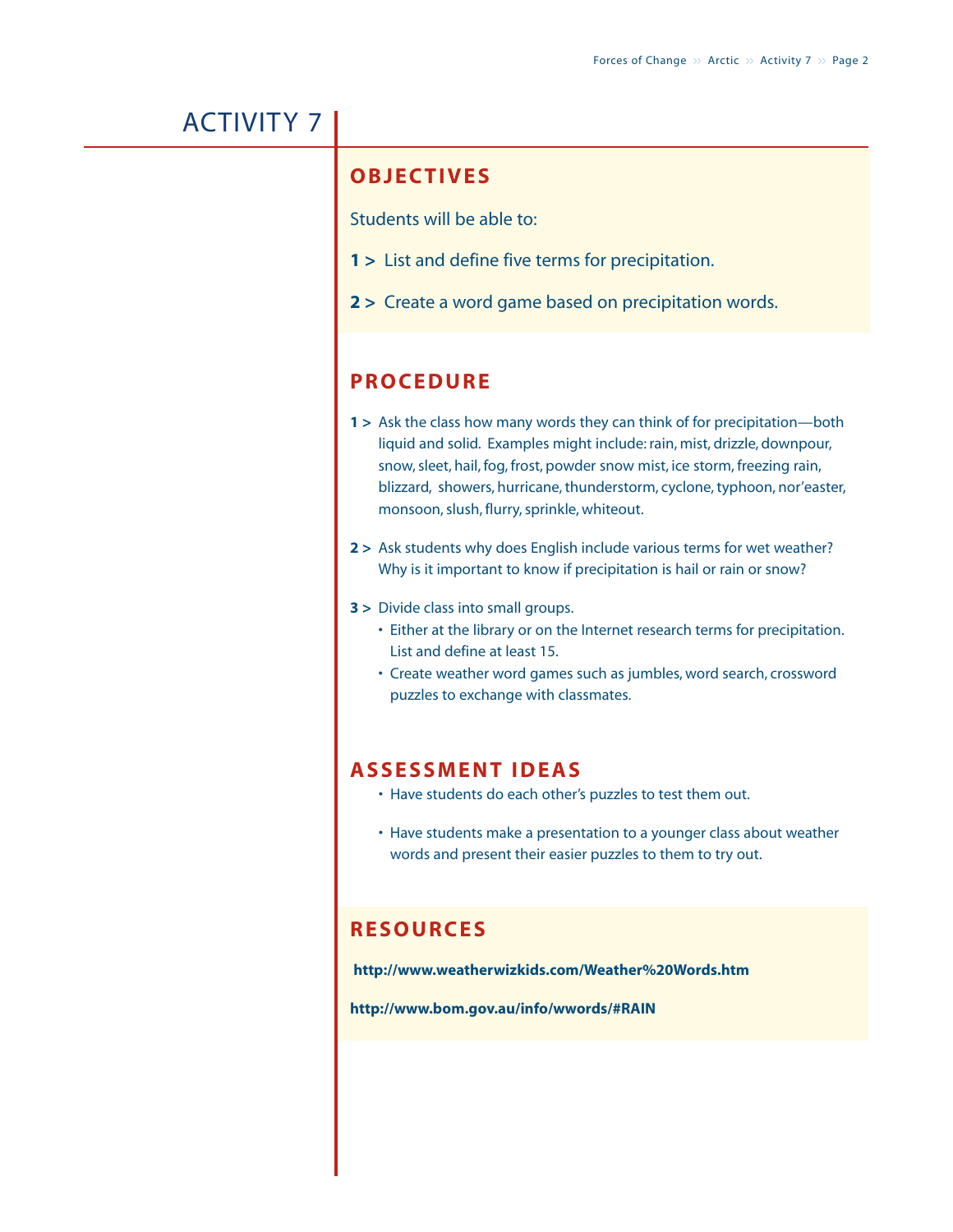## ACTIVITY 7 <sup>&</sup>gt; **TEACHER REFERENCES**

#### *Teacher Reference #1: Sample Word Search with Hidden Message*

## **HIDDEN WEATHER MESSAGE**

| D              | $\mathbf{I}$  | Τ            | Ε             | S            | G            | F           | R              | O           | Ζ                                     | Ε                        | N | Q              | N             | P            |
|----------------|---------------|--------------|---------------|--------------|--------------|-------------|----------------|-------------|---------------------------------------|--------------------------|---|----------------|---------------|--------------|
| U              | R             | $\mathsf C$  | V             | D            | L            | L           | $\bigcirc$     | G           | н                                     | Е                        | D | K              | L             | Е            |
| B              | $\mathbf{I}$  | A            | ${\mathsf S}$ | $\mathsf{N}$ | O            | W           | A              | F           | A                                     | L                        | Q | H              | ${\mathsf S}$ | R            |
| T              | L             | T            | Z             | $\top$       | E            | $\mathsf C$ | $\mathsf O$    | $\mathsf C$ | L.                                    | K                        | L | A              | Y             | $\mathsf C$  |
| $\mathsf C$    | ${\mathsf S}$ | B            | $\mathsf X$   | Z            | F            | $\mathsf C$ | $\mathbf{I}$   | $\mathsf U$ | $\begin{array}{c} \hline \end{array}$ | $\cup$                   | Y | X              | $\mathsf{A}$  | $\mathbf{I}$ |
| K              | G             | O            | Ζ             | W            | $\mathbf{I}$ | C           | V              | X           | ${\bf Q}$                             | Е                        | R | K              | $\mathbf{I}$  | Τ            |
| $\mathbf{I}$   | R             | Q            | R             | Z            | $\bigcirc$   | L           | ${\sf P}$      | $\mathsf C$ | Y                                     | Y                        | R | $\mathsf R$    | A             | Ε            |
| M              | D             | J            | T             | F            | $\mathsf{N}$ | N           | $\sf B$        | H           | ${\sf S}$                             | $\cup$                   | L | ${\sf S}$      | Y             | E            |
| B              | R             | X            | B             | P            | A            | S           | $\overline{1}$ | ${\sf S}$   | D                                     | V                        | Z | Z              | Z             | L            |
| H              | S             | D            | A             | $\mathbf{I}$ | Κ            | M           | $\mathsf D$    | D           | F                                     | F                        | H | $\mathsf D$    | Z             | ${\sf S}$    |
| Y              | A             | O            | $\mathbf{I}$  | M            | Н            | B           | R              | N           | Ε                                     | R                        | W | J              | W             | B            |
| J              | Y             | $\mathbf{I}$ | Ε             | $\mathbf{I}$ | L            | P           | Y              | Ε           | L                                     | G                        | X | Y              | M             | A            |
| Н              | D             | $\mathbf{I}$ | L             | Н            | A            | F           | $\mathsf R$    | $\mathsf C$ | $\mathsf{P}$                          | D                        | Н | N              | K             | B            |
| $\overline{1}$ | F             | D            | R             | ${\sf N}$    | Е            | Y           | K              | W           | D                                     | $\mathsf R$              | T | $\overline{1}$ | $\mathbf{I}$  | U            |
| $\mathsf{R}$   | Ζ             | E            | $\cup$        | F            | S            | D           | $\mathsf C$    | J           | $\vee$                                | $\overline{\phantom{a}}$ | Н | P              | Y             | Ζ            |
|                |               |              |               |              |              |             |                |             |                                       |                          |   |                |               |              |

BLIZZARD **FLURRY** GLACIER HAIL

ICE PERMAFROST SEA

SLEET

SLUSH

SNOWSNOW

hidden phrase:

 $\_$   $\_$   $\_$   $\_$   $\_$   $\_$   $\_$   $\_$   $\_$   $\_$